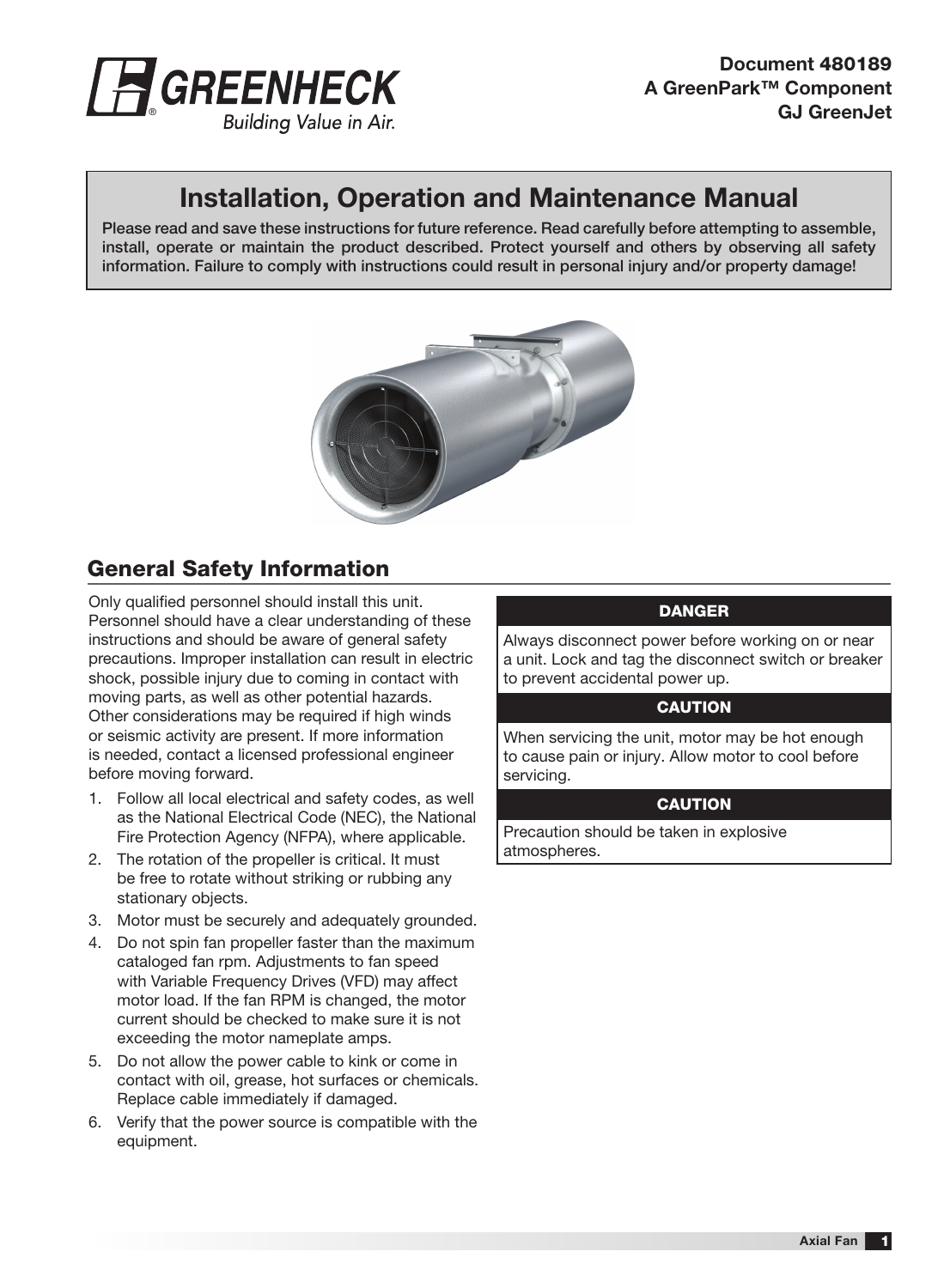## **Receiving**

Upon receiving the product, check the bill of lading to ensure all items were received. Inspect each crate for shipping damage before accepting delivery. Notify the carrier if any damage is noticed. The carrier will make notification on the delivery receipt acknowledging any damage to the product. All damage should be noted on all the copies of the bill of lading which is countersigned by the delivering carrier. A Carrier Inspection Report should be filled out by the carrier upon arrival. If damaged upon arrival, file claim with carrier. Any physical damage to the unit after acceptance is not the responsibility of Greenheck India Pvt. Ltd.

## **Unpacking**

Verify that all required parts and the correct quantity of each item have been received. If any items are missing, report shortages to your local representative to arrange for obtaining missing parts. Sometimes it is not possible that all items for the unit be shipped together due to availability of transportation and truck space. Confirmation of shipment(s) must be limited to only items on the bill of lading.

#### Handling and Lifting

Handle in such a manner as to keep from scratching or chipping the finish. Damaged finish may reduce ability of unit to resist corrosion. Fans should not be lifted by the motor shaft, motor housing, fan impeller or fan accessories, to ensure proper operation, reliability and performance.

Fan model RA is to be lifted using a minimum of four (4) points on the fan housing or attach two suitable chains/ straps around the entire fan housing, one near each duct flange. For flange mounted fans, attach suitably sized chains or lifting straps to two locations on the inlet and outlet flanges. The two chains/straps must be lifted at the same rate of speed.

#### **NOTE**

#### Do not attach straps or lift the fan by the silencer.

#### Storage

Units are protected against damage during shipment. If the unit cannot be installed and operated immediately, precautions need to be taken to prevent deterioration of the unit during storage. The user assumes responsibility of the unit and accessories while in storage. The manufacturer will not be responsible for damage during storage. These suggestions are provided solely as a convenience to the user.

**INDOOR** – The ideal environment for the storage of units and accessories is indoors, above grade, in a low humidity atmosphere which is sealed to prevent the entry of blowing dust, rain, or snow. Temperatures should be evenly maintained between 30°F *(-1°C)* and 110°F *(43°C)* (wide temperature swings may cause condensation and "sweating" of metal parts). All accessories must be stored indoors in a clean, dry atmosphere.

Remove any accumulations of dirt, water, ice, or snow and wipe dry before moving to indoor storage. To avoid "sweating" of metal parts, allow cold parts to reach room temperature. To dry parts and packages, use a portable electric heater. Leave coverings loose to permit air circulation and to allow for periodic inspection.

The unit should be stored at least 3½ inches *(89 mm)* off the floor on wooden blocks covered with moisture proof paper or polyethylene sheathing. Aisles between parts and along all walls should be provided to permit air circulation and space for inspection.

**OUTDOOR** – Units designed for outdoor applications may be stored outdoors, if absolutely necessary. Roads or aisles for portable cranes and hauling equipment are needed.

The fan should be placed on a level surface to prevent water from leaking into the unit. The unit should be elevated on an adequate number of wooden blocks so that it is above water and snow levels and has enough blocking to prevent it from settling into soft ground. Locate parts far enough apart to permit air circulation, sunlight, and space for periodic inspection. To minimize water accumulation, place all unit parts on blocking supports so that rain water will run off.

Do not wrap parts with plastic film or tarps as these cause condensation of moisture from the air passing through heating and cooling cycles. A covered shelter is preferred.

## INSPECTION AND MAINTENANCE DURING STORAGE —

While in storage, inspect fans once per month. Keep a record of inspection and maintenance performed.

If moisture or dirt accumulations are found on parts, the source should be located and eliminated. At each inspection, rotate the fan propeller by hand ten to fifteen revolutions to distribute lubricant in motor bearings. Every three months, the fan motor should be energized. If paint deterioration begins, consideration should be given to touch-up or repainting. Fans with special coatings may require special techniques for touch-up or repair. Consult factory for details.

Machined parts coated with rust preventive should be restored to good condition promptly if signs of rust occur. Immediately remove the original rust preventive coating with petroleum solvent and clean with lint-free cloths. Polish any remaining rust from surface with crocus cloth or fine emery paper and oil. Do not destroy the continuity of the surfaces. Wipe thoroughly clean with Tectyl<sup>®</sup> 506 (Ashland Inc.) or the equivalent. For hard to reach internal surfaces or for occasional use, consider using Tectyl<sup>®</sup> 511M Rust Preventive or WD-40<sup>®</sup> or the equivalent.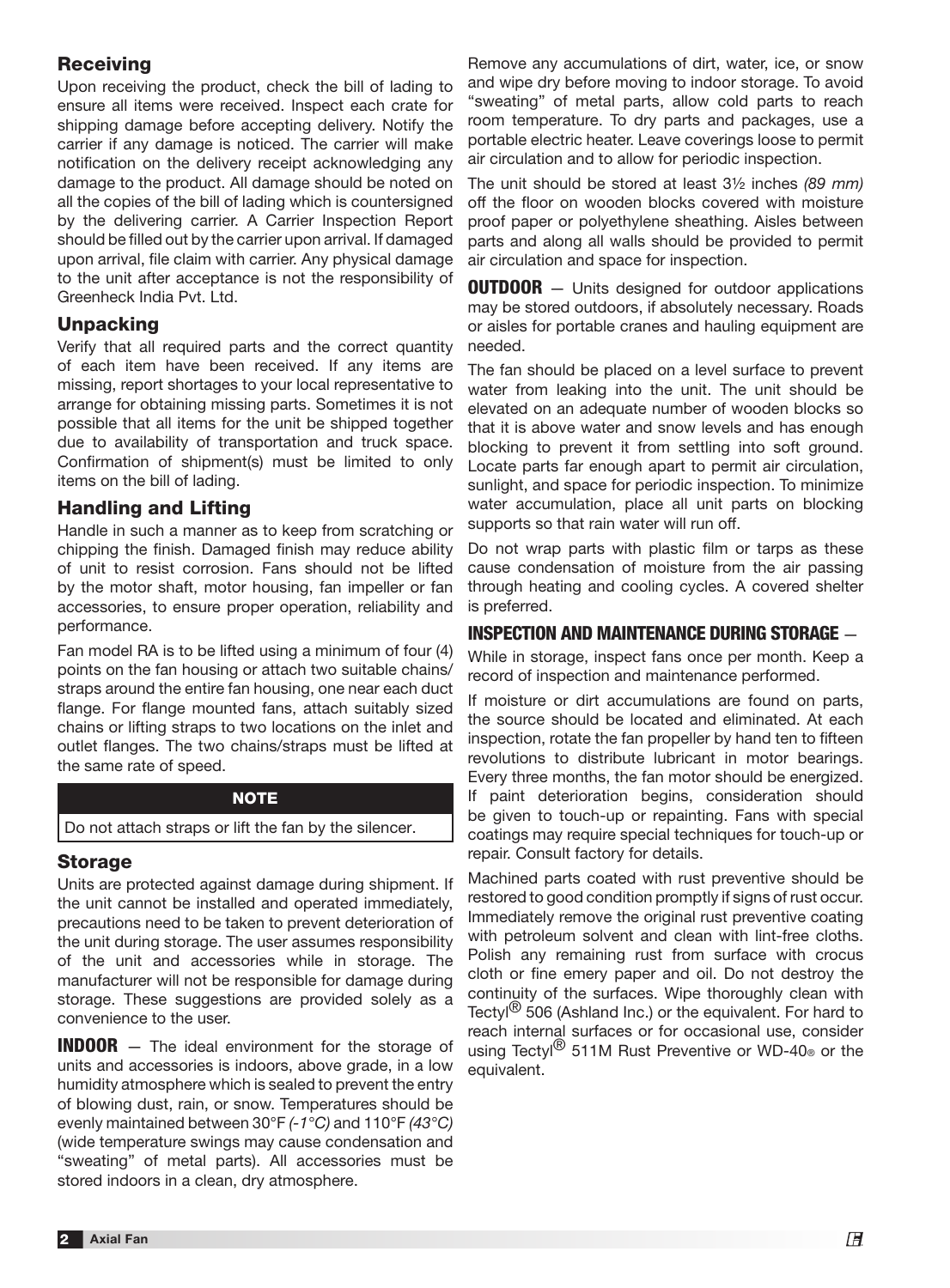**REMOVING FROM STORAGE** – As units are removed from storage to be installed in their final location, they should be protected and maintained in a similar fashion, until the equipment goes into operation.

Prior to installing the unit and system components, inspect the unit assembly to make sure it is in working order.

- 1. Check all fasteners on the fan, propeller, motor base, and accessories for tightness.
- 2. Rotate the fan propeller by hand and assure no parts are rubbing.
- 3. Ensure proper propeller clearance and alignment around the entire housing. Adjust the motor plate according to achieve this clearance.



| <b>Prop Cut Diameter for Std and High Temp</b> |               |                          |               |  |  |  |  |  |
|------------------------------------------------|---------------|--------------------------|---------------|--|--|--|--|--|
| Outer<br>Tube                                  | Inner<br>Tube | Minimum Tip              | Minimum Tip   |  |  |  |  |  |
|                                                |               | Clearance for            | Clearance for |  |  |  |  |  |
|                                                |               | <b>Standard Temp Fan</b> | High Temp Fan |  |  |  |  |  |
| 315                                            | 225           | 1.0                      | 3.5           |  |  |  |  |  |
| 355                                            | 225           | 1.0                      | 3.5           |  |  |  |  |  |
| 400                                            | 225           | 1.0                      | 3.5           |  |  |  |  |  |
| 450                                            | 225           | 1.0                      | 4.0           |  |  |  |  |  |
| 500                                            | 225           | 1.0                      | 4.0           |  |  |  |  |  |
| 500                                            | 325           | 1.0                      | 4.0           |  |  |  |  |  |

# Installation

The component parts of the fan assembly, including silencers, must be fully aligned before being bolted together so that no stress is placed on the equipment. After components are fully aligned, all bolts can be tightened in an alternating pattern.

The examples shown below is installed using standard mounting brackets. Before beginning installation, reference the airflow direction as indicated by the direction decal attached to the fan.







 $\varnothing$ 

| <b>Mounting Pattern</b> |     |     |    |  |  |
|-------------------------|-----|-----|----|--|--|
| <b>Unit Size</b>        | A   | в   | Ø  |  |  |
| 315-225                 | 341 | 300 | 10 |  |  |
| 355-225                 | 341 | 326 | 10 |  |  |
| 400-225                 | 341 | 350 | 12 |  |  |
| 450-225                 | 341 | 440 | 12 |  |  |
| 500-225                 | 321 | 520 | 12 |  |  |
| 500-325                 | 321 | 520 | 12 |  |  |

All dimensions are in millimeters.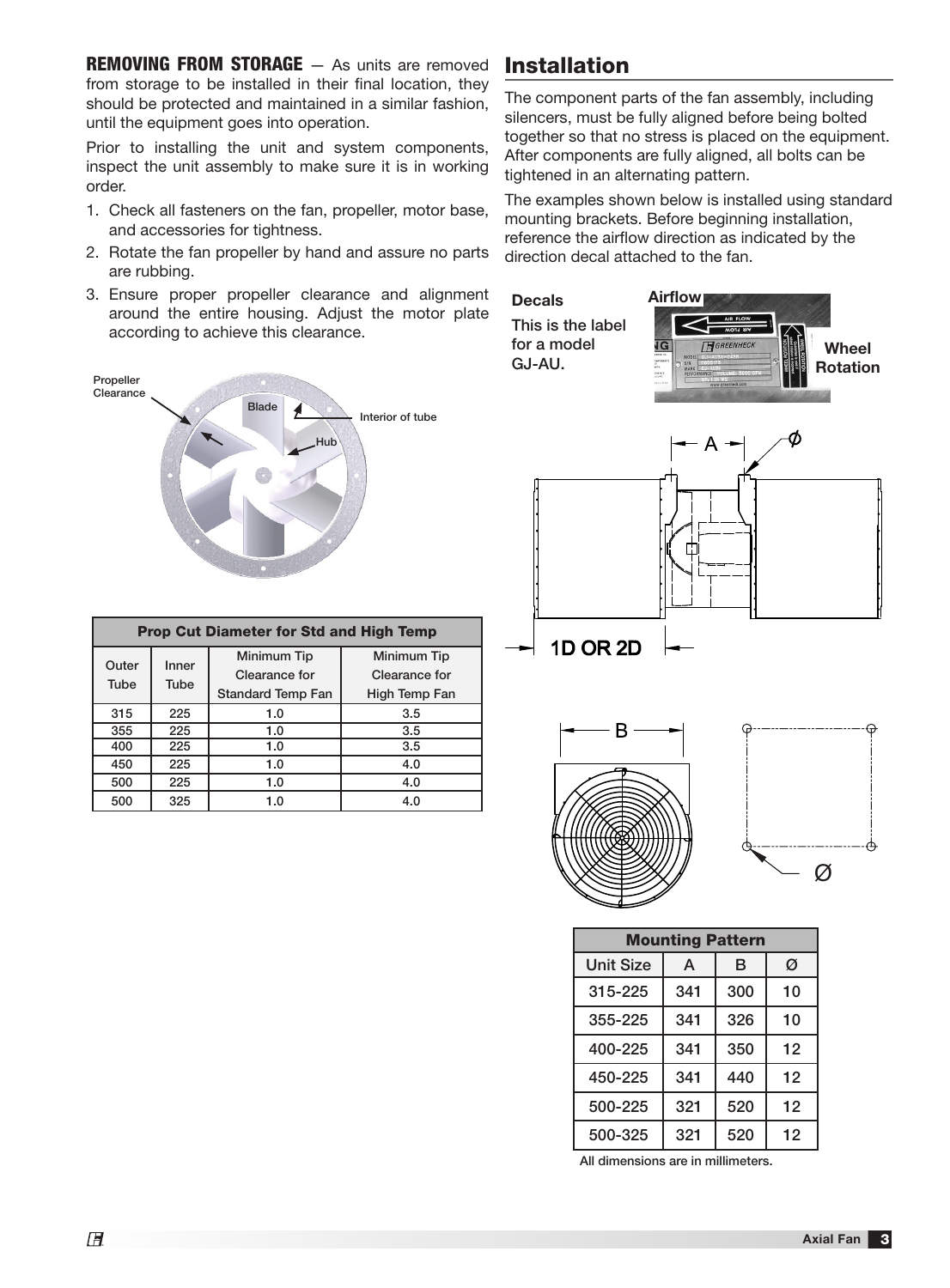## **Mounting**

The fan should be mounted either rigidly or through the use of vibration isolators. If vibration isolators are used, consideration should be given to ensure the safety of the installation. One method of ensuring safety is through the use of a drop rod that would 'catch' the fan if the isolator were to fail during normal operation or due to the excessive heat of a fire.

## Silencer Installation

The fan and silencers are shipped disassembled in order to prevent freight damage. Required quantity of bolts are provided for installation of silencer on fan. Ensure that the silencer is centered on the fan housing before tightening the bolts.

## Unit Start-Up and Operation

## Electrical Installation

Particular attention should be given when connecting power to the unit. The power cable should be installed to meet local requirements for high temperature operation. The power cable should be capable of meeting, as a minimum, the time and temperature applications which the fan is capable of.

Before electrical connections are made, the supply voltage, phase and ampere capacity must be checked for compatibility with the fan motor. In addition, the supply wiring must be properly fused and conform to local and national electrical codes.

The supply wires are then connected to an **optional** safety disconnect switch, to the **optional** wiring pigtail, or directly to the motor junction box.

## Pre-Start-Up Checks

- 1. Check all fasteners for tightness. Fasteners may come loose during transit or handling at the jobsite. This includes motor bolts, mounting brackets, and bushing bolts attaching the propeller to the motor shaft.
- 2. Ensure no debris, tools, or rubish is near the fan inlet which might get pulled into the fan.
- 3. Propeller rotation should be in the same direction as the rotation decal affixed to the unit. For 3-phase installations, fan



rotation can be reversed by simply interchanging any two of the three electrical leads.

- 4. Lead the power supply wires into the terminal box on the outside of the fan.
- 5. Ensure the wiring configuration is connected as per the wiring diagram on the motor.
- 6. Securely connect the motor ground wire and building ground wire to the ground connection post in the fan terminal box.

## Field Performance Adjustments

The performance of a GJ fan can be adjusted through the use of a Variable Frquency Drive (VFD) or adjusting the fan pitch.

#### **NOTE**

Any change—increase or decrease—in fan speed (RPM) or blade pitch can represent a substantial increase in power required from the motor.

Check motor load amperage and compare to nameplate rating when changing the fan speed or blade pitch.

## Adjusting Performance with a Variable Frequency Drive

Before wiring a Variable Frequency Drive (VFD), determine that the motor is compatible with this type of equipment. Connecting a VFD to a non-compatible motor may reduce the life of the motor. Additionally, it is important to properly ground fans being wired with a VFD. For more information on these subjects, refer to Greenheck document "Are Bearing Currents Causing Your Motor Failures?" located at www. greenheck.com. Click on Application Info, then on Product Application Articles, and use the keyword "VFD". Greenheck is not responsible for improper wiring of a VFD or for potential motor damage as a result of operating a fan over its maximum operating frequency.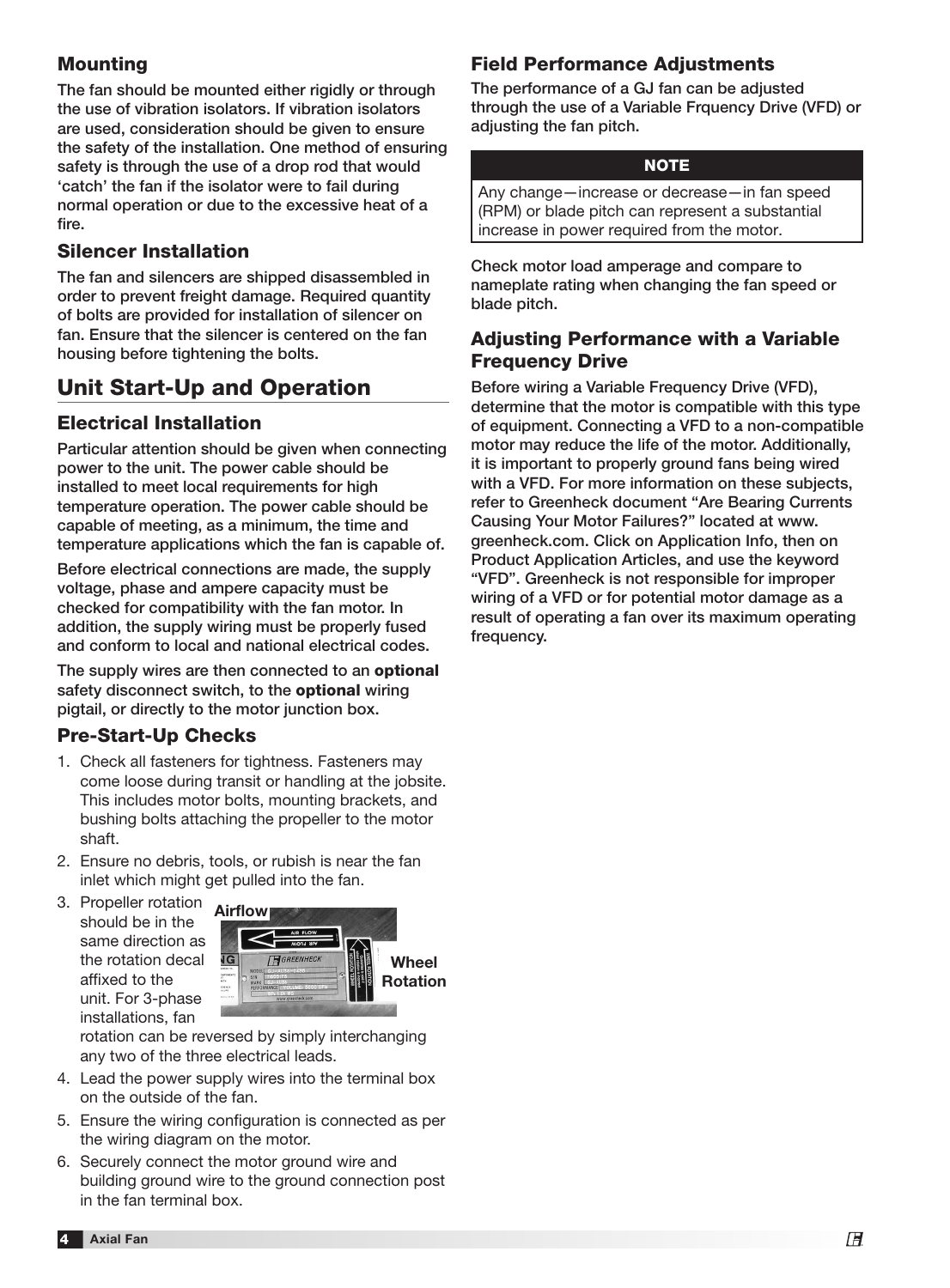## **Maintenance**

## WARNING

Disconnect and secure to the "Off" position all electrical power to the fan prior to inspection or servicing. Failure to comply with this safety precaution could result in serious injury or death.

#### Once the unit has been put into operation, a routine maintenance schedule should be set up to accomplish the following:

- 1. Lubrication of the motor if required.
- 2. Propeller, housing and bolts on the entire fan should be checked for tightness.
- 3. Any dirt accumulation on the propeller or in the housing should be removed to prevent unbalance and possible damage.
- 4. Inspection of fan propeller and housing looking for fatigue, corrosion or wear.

### **Motors**

Motor maintenance is generally limited to cleaning and lubrication. Cleaning should be limited to exterior surfaces only. Removing dust and grease buildup on the motor housing assists proper motor cooling. Never wash down the motor with high pressure spray.

### **CAUTION**

Do not allow water or solvents to enter the motor or bearings. Under no circumstances should motors or bearings be sprayed with steam, water or solvents.

Many motors are permanently lubricated for life and require no further lubrication.

Consult fan manufacturer for instructions on the removal or replacement motors.

## Infrequent Use

Infrequent use is defined as a fan that is used less than once per month or is used in emergency situations only.

The fan should be run at least four hours every month to ensure adequate lubrication in the motor bearings. Ideally this would be two hours every other week.

### Fasteners and Set Screws

A periodic inspection should include checking all fasteners and bolts for tightness. Particular attention should be paid to the bushing attaching the propeller to the motor shaft and the motor to its mounting fixture.

## Removal of Dust and Dirt

Dirt clogs the cooling openings on the motor housing, contaminates bearing lubricant and collects on the propeller causing severe imbalance if left unchecked. The exterior surface of the motor and propeller should be thoroughly cleaned periodically. Use caution and do allow water or solvents to enter the motor. Under no circumstances should motors be sprayed with steam or water.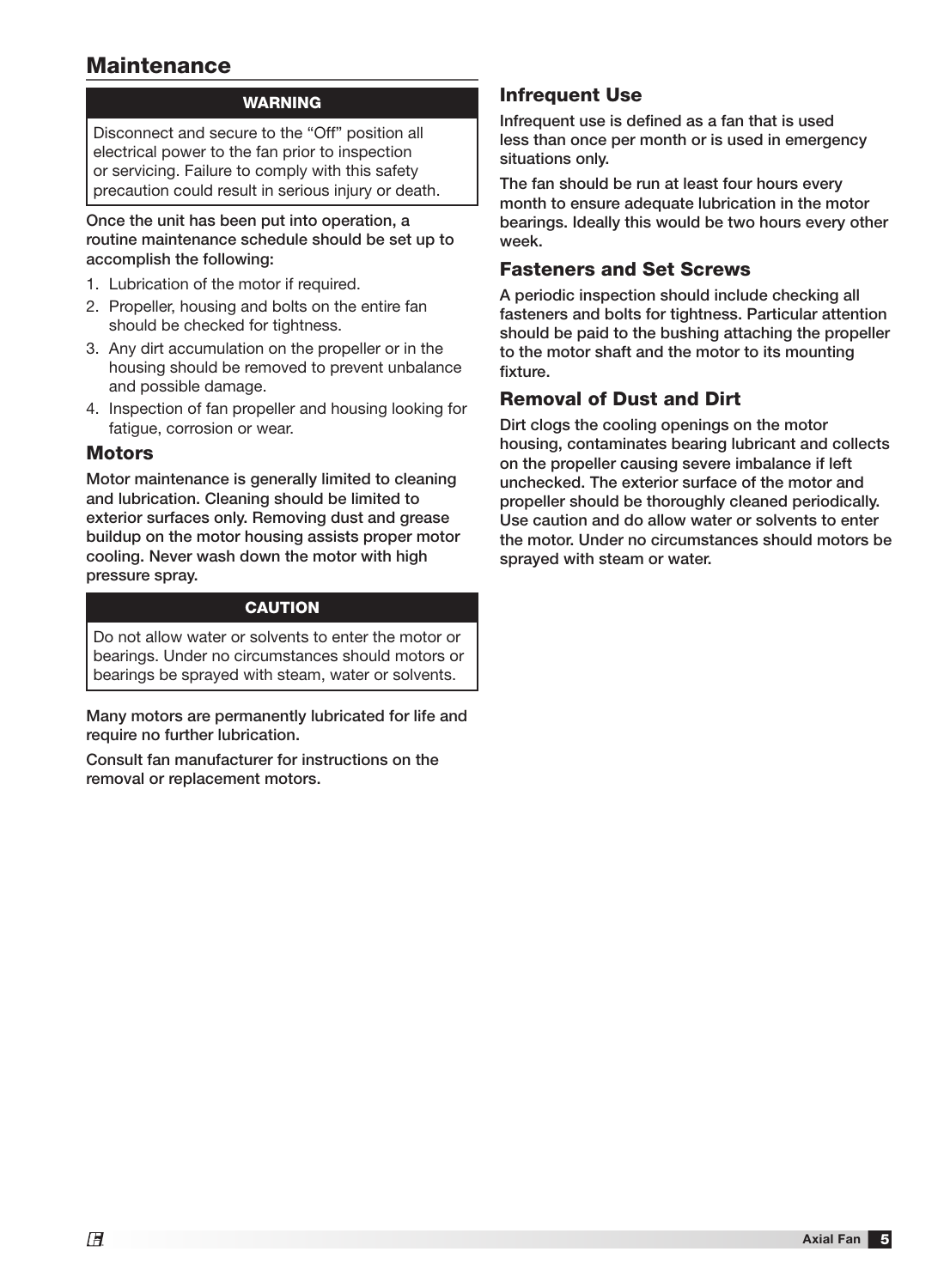# Troubleshooting

| <b>Problem</b>                                                  | <b>Cause</b>                                                                                           | <b>Corrective Action</b>                                                                                          |  |
|-----------------------------------------------------------------|--------------------------------------------------------------------------------------------------------|-------------------------------------------------------------------------------------------------------------------|--|
|                                                                 | <b>Propeller Rubbing</b><br>Housing                                                                    | Adjust motor plate. Tighten motor plate after centering<br>propeller in housing.                                  |  |
| <b>Excessive Noise</b>                                          | Replace defective bearing(s). Lubricate bearings.<br><b>Bearings</b><br>Tighten collars and fasteners. |                                                                                                                   |  |
|                                                                 | <b>Propeller Unbalance</b>                                                                             | Clean all dirt off propeller. Check propeller balance,<br>rebalance in-place if necessary.                        |  |
| <b>Volume Too Low</b>                                           | Fan                                                                                                    | Check propeller for correct rotation.<br>Check blade pitch.                                                       |  |
| <b>Excessive Power</b><br><b>Consumption High</b><br>Horsepower | Fan                                                                                                    | Check blade pitch.                                                                                                |  |
|                                                                 | <b>Electrical Supply</b>                                                                               | Check fuses/circuit breakers. Check for switches turned<br>off or disconnected. Check for correct supply voltage. |  |
| Fan Doesn't Operate                                             | Motor                                                                                                  | Assure motor is correct horsepower and not tripping<br>overload protector.                                        |  |
| <b>Bearings Overheated</b>                                      | Lubrication                                                                                            | Check for excessive or insufficient grease in the bearing.                                                        |  |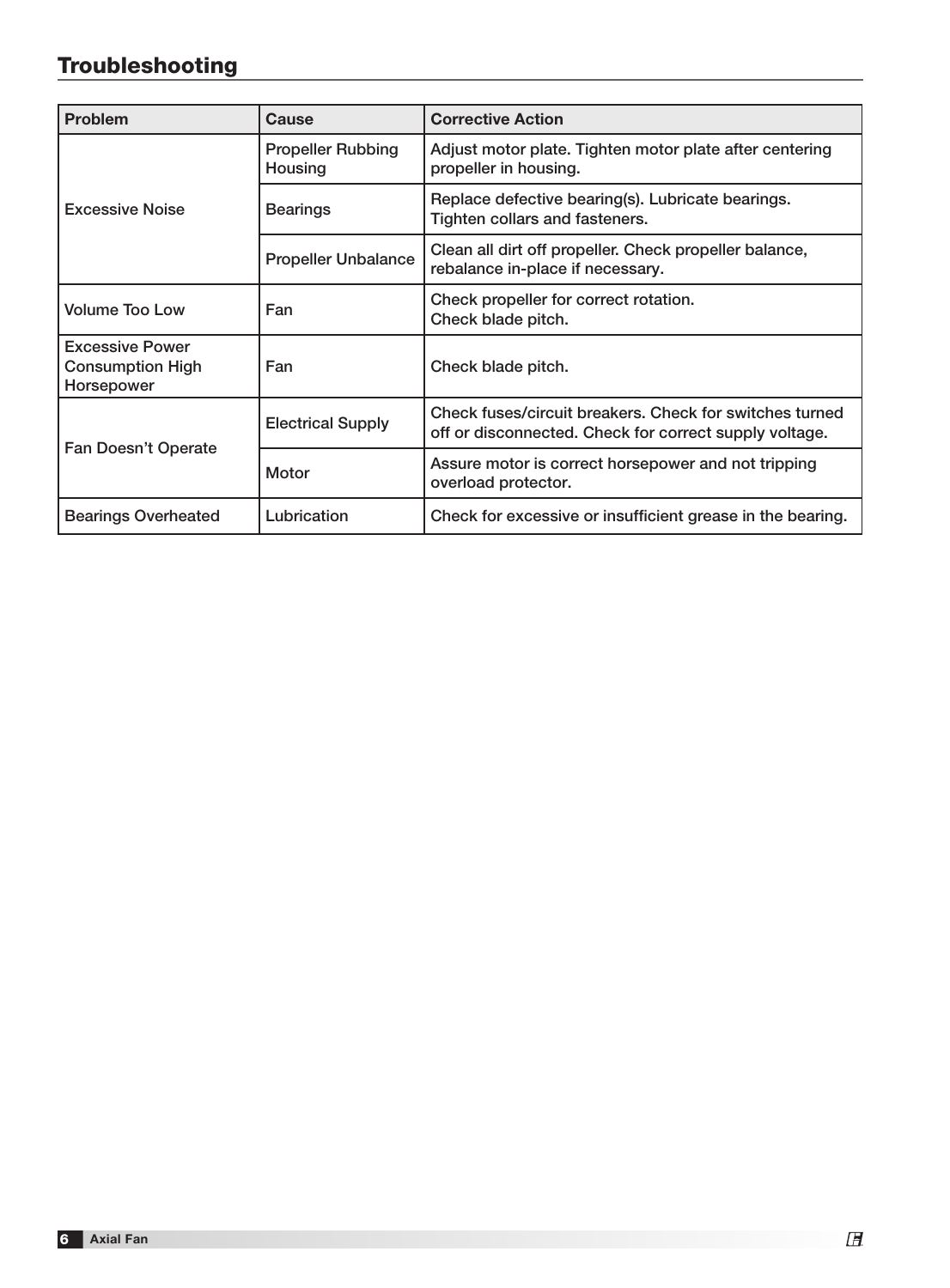# **Maintenance Log example 2006**

| Notes: | <u> 1980 - Jan Barbara, martxa al II-lea (h. 1980).</u> |  |  |
|--------|---------------------------------------------------------|--|--|
|        |                                                         |  |  |
|        |                                                         |  |  |